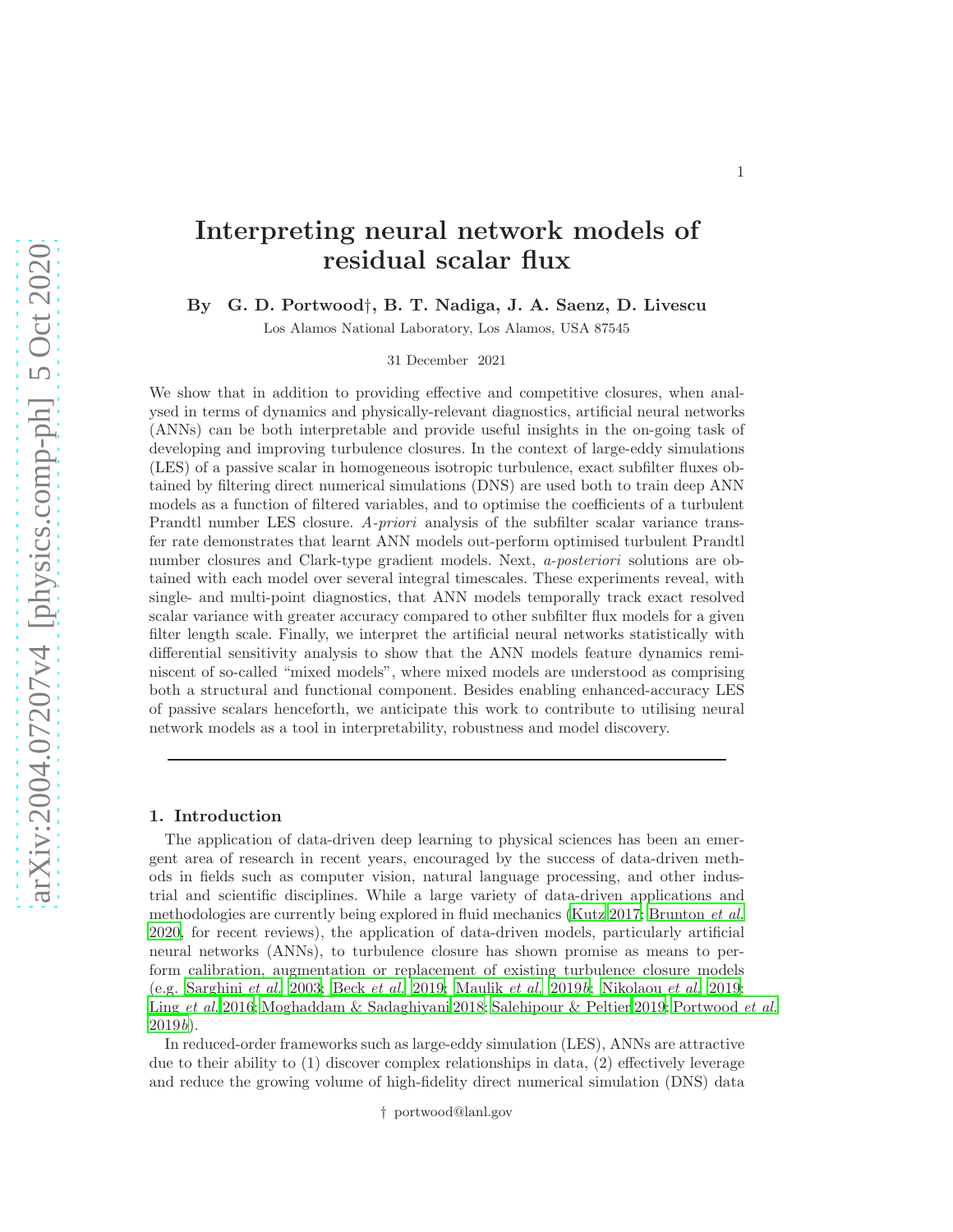and (3) be expressed algebraically such that they are tractable for mathematical analysis. Whereas demonstrations of the first two points are valuable in assessing capabilities of ANN models, in the third point we assert that the data-driven models must be robustly interpreted before being credibly certified for engineering or scientific applications. The objective of the research presented here is to robustly interpret ANN closure models while providing statistical insight into model optimisation and performance metrics. We conduct this analysis by considering a data-driven algebraic residual passive scalar flux model which out-performs common algebraic closures with respect to several a-priori and a-posteriori diagnostics.

Algebraic LES closures, the de facto standard class of approaches to LES closure, relate resolved filter scale flow parameters to subfilter scale, or *residual*, dynamics. These models may be derived on **functional** grounds, whereby the effects of unresolved quantities on the resolved quantities are modelled, thus requiring knowledge about the nature of interactions, e.g. the net rate of kinetic energy transfer between subfilter to resolved scales. Functional models, such as Smagorinsky-type closures [\(Smagorinsky 1963\)](#page-13-3), are phenomenological and limited in terms of the range of dynamics they are able to model. For instance, most Smagorinsky-type implementations are incapable of reproducing backscatter of kinetic energy from sub-filter to filter scales. While this is a limitation in the physical sense, these characteristics lead to such models exhibiting desirable stability properties in *a-posteriori* simulation. The simplicity and numerical stability of this class of models have prompted the application of neural networks and machine learning to such functional model frameworks, for instance, in the local determination of model constants [\(Sarghini](#page-13-0) et al. [2003;](#page-13-0) [Maulik](#page-12-7) et al. [2019](#page-12-7)a; [Gamahara & Hattori 2017\)](#page-12-8).

Alternatively, algebraic models may be developed on structural grounds, whereby models attempt to reconstruct dynamical quantities (e.g. the residual stress, instead of its divergence as in functional modelling), representing a broader range of residual dynamics from mathematically- or theoretically-rigorous bases [\(Sagaut 2006\)](#page-13-4). This approach relies on the following assumptions: the structure of residual quantities are  $(i)$  universal, independent of the resolved scales, and  $(ii)$  can be determined from the resolved quantities. For example, a class of gradient-type models are derived from the assumption of asymptotically-small filter scales [\(Clark](#page-12-9) et al. [1979\)](#page-12-9) and a class of scale-similarity models are developed by the imposition of scale symmetries [\(Bardina](#page-12-10) *et al.* [1980](#page-12-10)). Model development from asymptotic or statistical symmetry assumptions is unreliable in practice, where such assumptions are, at best, approximate. Frequently, these imperfect assumptions often lead to issues, such as under-dissipation of filter scale kinetic energy in gradient-type models [\(Leonard 1974\)](#page-12-11), such that structural models are commonly linearly combined with functional closures in so-called "mixed" models [\(Balarac](#page-12-12) *et al.* [2013\)](#page-12-12). A significant contribution of neural networks in the past decade has been in optimising the balance between functional and structural components in mixed models (e.g. [Sarghini](#page-13-0) et al. [2003;](#page-13-0) [Maulik](#page-12-7) et al. [2019](#page-12-7)a; Beck [et al.](#page-12-2) [2019\)](#page-12-2).

By virtue of the universal approximation theorem [\(Cybenko 1989](#page-12-13)), ANNs are expected to be adept at estimating closures without having to rely on further assumptions such as those of statistical symmetry or asymptotically-small filter scales. However, taking advantage of this capability of ANNs to develop closures has typically led to the characterisation of such closures as "black-box" models. We contend that appropriately designed and trained ANNs will learn the correct structure of the closure, and that it remains to be revealed and interpreted through proper analysis. That is, we take the point of view that in addition to providing effective and competitive closures, when analysed in terms of dynamics and physically-relevant diagnostics, a learnt ANN model will be both inter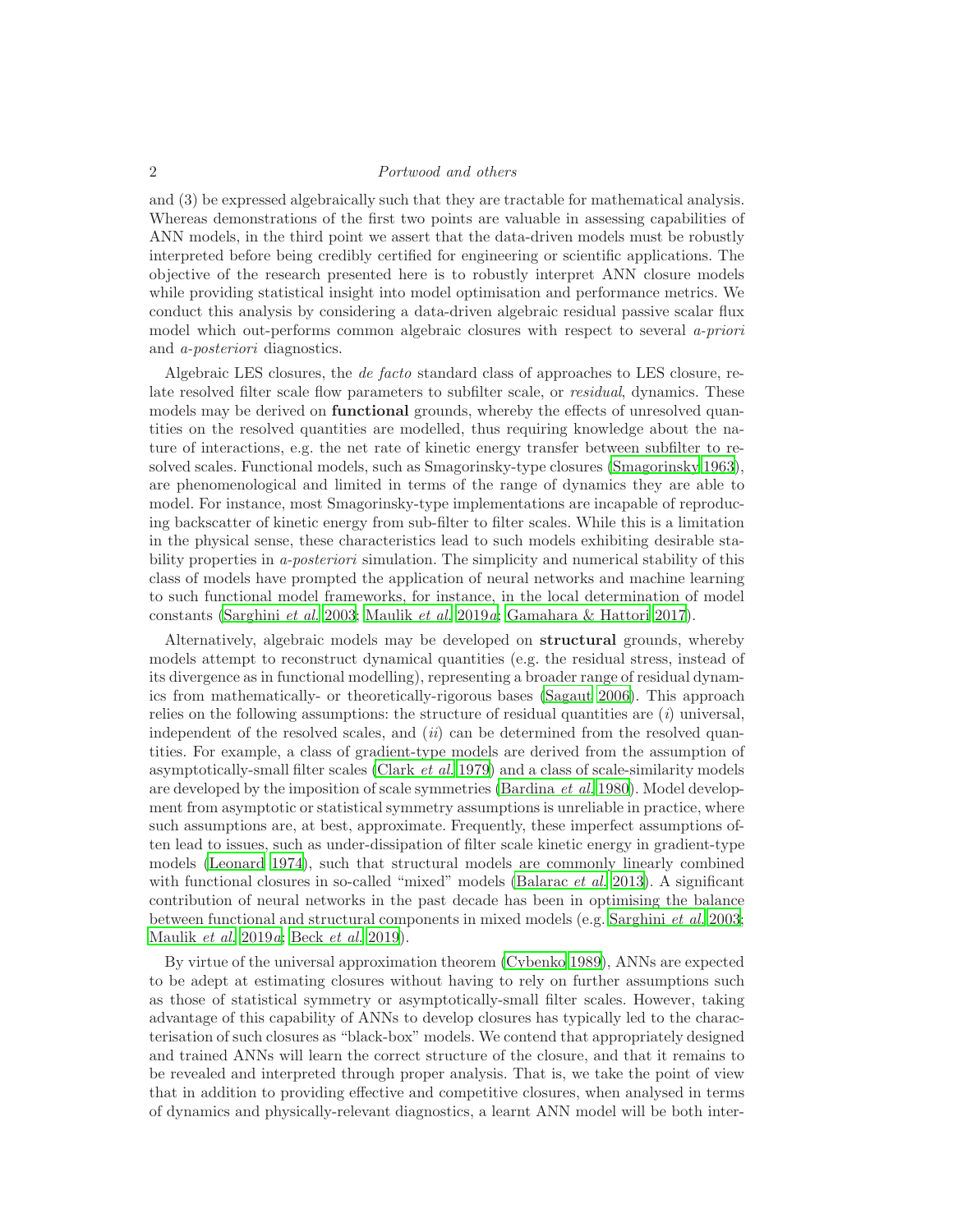pretable and provide useful insights in the on-going task of developing and improving turbulence closures.

We explore the above point of view in the context of statistically-stationary homogeneous isotropic turbulence coupled to a passive scalar with a mean gradient (c.f. [Overholt & Pope 1996\)](#page-12-14). After demonstrating the capability of ANNs to learn algebraic LES closures when trained with filtered DNS data, the performance of the learnt closures are evaluated against that obtained with optimised canonical algebraic models in both a-priori and a-posteriori settings. To the best of our knowledge, we show for the first time that a data-driven SGS model without an assumed form, is not only stable in a-posteriori testing, but also out-performs canonical structural and functional models, even after the coefficients of the canonical models are optimised for the flows considered. Finally, towards interpretability of the learnt model, we perform differential sensitivity analysis of the modelled flux with respect to input parameters. Such an analysis permits us to (a) demonstrate that the ANN learns a closure that is a combination of structural and functional LES closures (cf. mixed models) and in effect (b) highlight the potential of machine learning in accelerating model discovery and closure development.

# 2. Experimental Configuration

# 2.1. Equations of motion

We consider flows governed by the incompressible Navier-Stokes equations,

<span id="page-2-1"></span>
$$
\frac{\partial \mathbf{u}}{\partial t} + (\mathbf{u} \cdot \nabla) \mathbf{u} = -\frac{1}{\rho_0} \nabla p + \nu \nabla \cdot \nabla \mathbf{u} + A \mathbf{u}; \quad \nabla \cdot \mathbf{u} = 0 \tag{2.1}
$$

where  $\mathbf{u} = (u_x, u_y, u_z)$  is the velocity vector on the coordinate system  $(x, y, z)$ , p is the pressure,  $\rho_0$  is the constant reference density,  $\nu$  is the kinematic fluid viscosity and A is a dynamic coefficient modulated by a forcing scheme, here enforcing statistical stationarity of the kinetic energy. Parametric dependence of the fluctuating quantities has been omitted for simplicity of notation. We introduce a passive scalar with an imposed mean gradient in z, which is decomposed as  $\phi_t = \Phi + \phi$  where  $\phi_t$  is the total scalar concentration and  $\phi$  is the turbulent, spatio-temporally fluctuating quantity with respect to the imposed mean scalar concentration  $\Phi = zd\Phi/dz$ . The turbulent scalar concentration follows

<span id="page-2-0"></span>
$$
\frac{\partial \phi}{\partial t} + (\mathbf{u} \cdot \nabla)\phi = -u_z \frac{d\Phi}{dz} + D \nabla \cdot \nabla \phi . \qquad (2.2)
$$

We then apply the standard LES decomposition by applying a Gaussian filter,

<span id="page-2-3"></span>
$$
G(r) = \left(\frac{6}{\pi\Delta^2}\right)^{1/2} e^{-6r^2/\Delta^2}
$$
 (2.3)

where  $\Delta$  is the isotropic filter length scale, to [\(2.2\)](#page-2-0) such that the filtered scalar concentration follows

<span id="page-2-2"></span>
$$
\frac{\partial \bar{\phi}}{\partial t} + (\bar{\mathbf{u}} \cdot \nabla)\bar{\phi} = -\bar{u}_z \frac{d\Phi}{dz} + D\nabla \cdot \nabla \bar{\phi} - \nabla \cdot \mathbf{q}
$$
(2.4)

where  $\overline{\cdot}$  is the linear filter operator  $(\phi = \overline{\phi} + \phi', \mathbf{u} = \overline{\mathbf{u}} + \mathbf{u}')$  and **q** is the residual scalar flux. The residual flux is defined exactly as

<span id="page-2-4"></span>
$$
\mathbf{q}_{\rm DNS} \equiv \overline{\phi \mathbf{u}} - \bar{\phi} \bar{\mathbf{u}} \ . \tag{2.5}
$$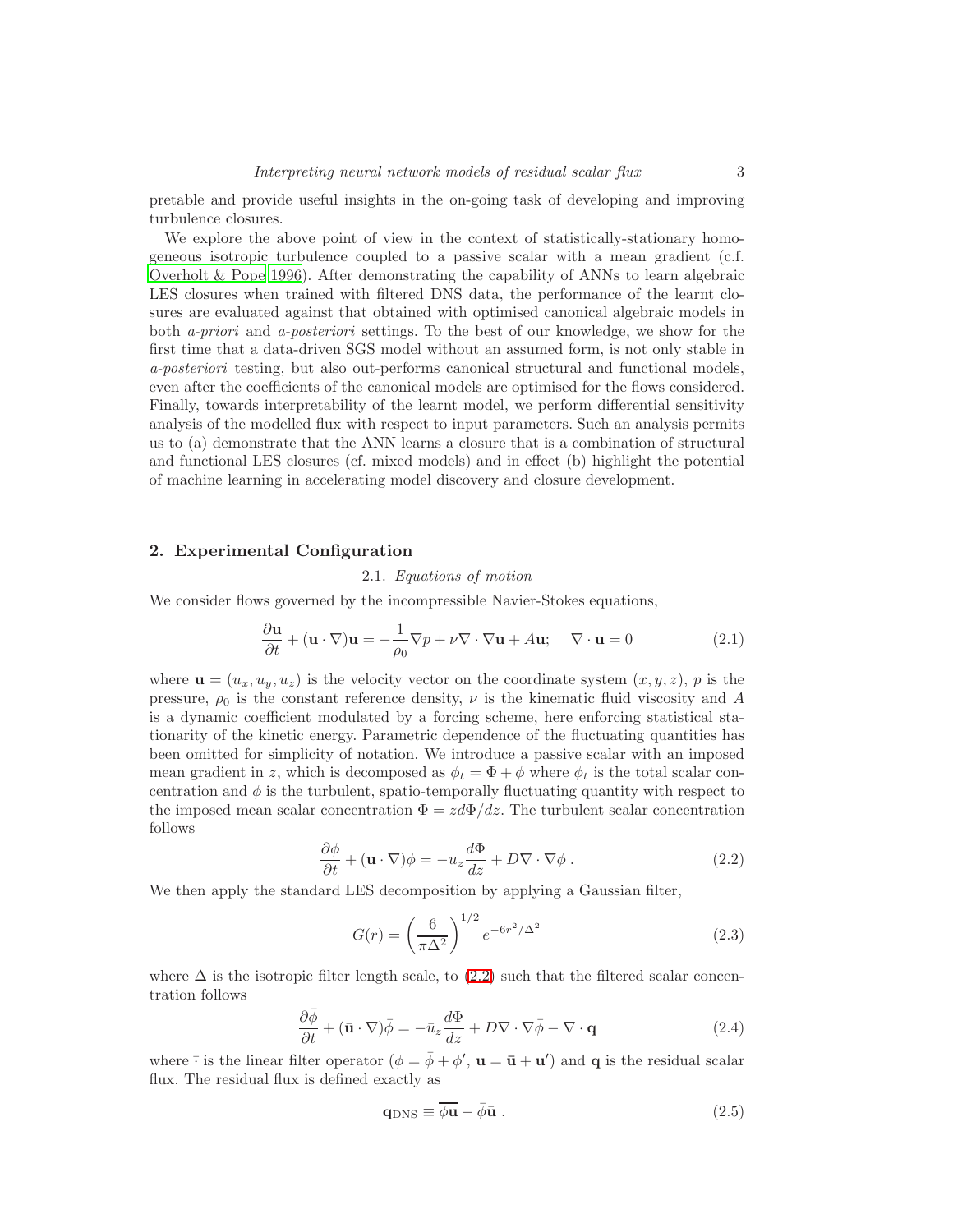#### 2.2. Closure models

We consider two canonical local closure models, a "functional", Prandtl Smagorinsky (PRS) model, and a "structural", scalar asymptotic gradient (SAG) model. In the PRS model, the turbulent diffusivity is related to a turbulent viscosity through a turbulent Prandtl number,

$$
\mathbf{q}_{\mathrm{PRS}} = -\frac{\nu_t}{Pr_t} \nabla \bar{\phi}
$$
\n(2.6)

and  $\nu_t$  itself is determined using the Smagorinsky model

$$
\nu_t = (C_s \Delta)^2 ||\bar{S}||_2 \quad . \tag{2.7}
$$

Here  $C_s$  is the Smagorinsky constant and  $\|\bar{S}\|_2$  is the  $L_2$  norm of the resolved strain rate tensor. While the residual flux in this model is constrained to be parallel to the resolved gradient, stability properties resulting from further limiting the residual flux to a down-gradient direction (forward-scatter) makes this a common modelling choice.

In the second SAG model, a truncated series expansion about the mean gradient that uses the filter scale as a small parameter [\(Clark](#page-12-9) et al. [1979\)](#page-12-9),

$$
\mathbf{q}_{\text{SAG}} = -\frac{\Delta^2}{12} \nabla \bar{\phi} \cdot \nabla \bar{\mathbf{u}} \,, \tag{2.8}
$$

leaves the orientation of the residual flux unconstrained. However, since the SAG model has been found to be under-dissipative at filter scales sufficiently larger than dissipation scales [\(Leonard 1974\)](#page-12-11), further ad-hoc fixes of the SAG model, such as combining it with an eddy diffusivity model [\(Clark](#page-12-9) *et al.* [1979;](#page-12-9) [Balarac](#page-12-12) *et al.* [2013\)](#page-12-12)) or using an artificial 'clipping' procedure (Lu  $&$  Porté-Agel 2013) has been found to be necessary to use this model form in LES.

As an alternative, we model the residual flux using a deep feed-forward ANN, where such a network consists of L directed and fully connected layers with  $N^{[l]}$  neurons in the  $l^{th}$  layer, leading to a bias vector  $\mathbf{b}^{[l]} \in \mathbb{R}^{N^{[l]}}$  and a weight tensor  $\mathbf{W}^{[l]} \in \mathbb{R}^{N^{[l]} \times N^{[l-1]}}$ . The output of the *n*-th neuron in the *l*-th layer,  $a_n^{[l]}$ , is given by

$$
a_n^{[l]} = f^{[l]} \left( \sum_k^{M^{[l-1]}} W_{nk}^{[l]} a_k^{[l-1]} + b_n^{[l]} \right) \tag{2.9}
$$

where f is an activation function and  $\mathbf{a}^{[0]}, \mathbf{a}^{[L]}$  are the input and output objects, respectively. We optimise for  $\mathbf{a}^{[L]} = \mathbf{q}_{\text{ANN}}$  with inputs  $\mathbf{a}^{[0]} = \{ \nabla \overline{\phi}, \nabla \overline{\mathbf{u}} \}$ , selected to be consistent with the fundamental assumptions of structural models outlined in the introduction and to ensure particular symmetries of the sub-filter flux such as those of Galilean-invariance, due to and homogeneity [\(Speziale 1985\)](#page-13-5). We note that rotationalinvariance, complicated by an anisotropic mean scalar gradient, is not imposed explicitly by the model or model inputs.

## 2.3. Numerics and optimisation

Numerical solution of the relevant equations are obtained by using a standard Fourier pseudo-spectral discretisation of the equations over a triply periodic spatial domain in conjunction with exact pressure projection, a third-order Adams-Bashforth time integration, and a forcing scheme as described in [\(Overholt & Pope 1998\)](#page-12-16). Similar numerics to the system defined by [\(2.1\)](#page-2-1) and [\(2.2\)](#page-2-0) have been extensively studied in literature [\(Overholt & Pope 1998;](#page-12-16) [Daniel](#page-12-17) et al. [2018](#page-12-17); [Shete & de Bruyn Kops 2019](#page-13-6)) such that we do not find it necessary to discuss the numerical method in detail.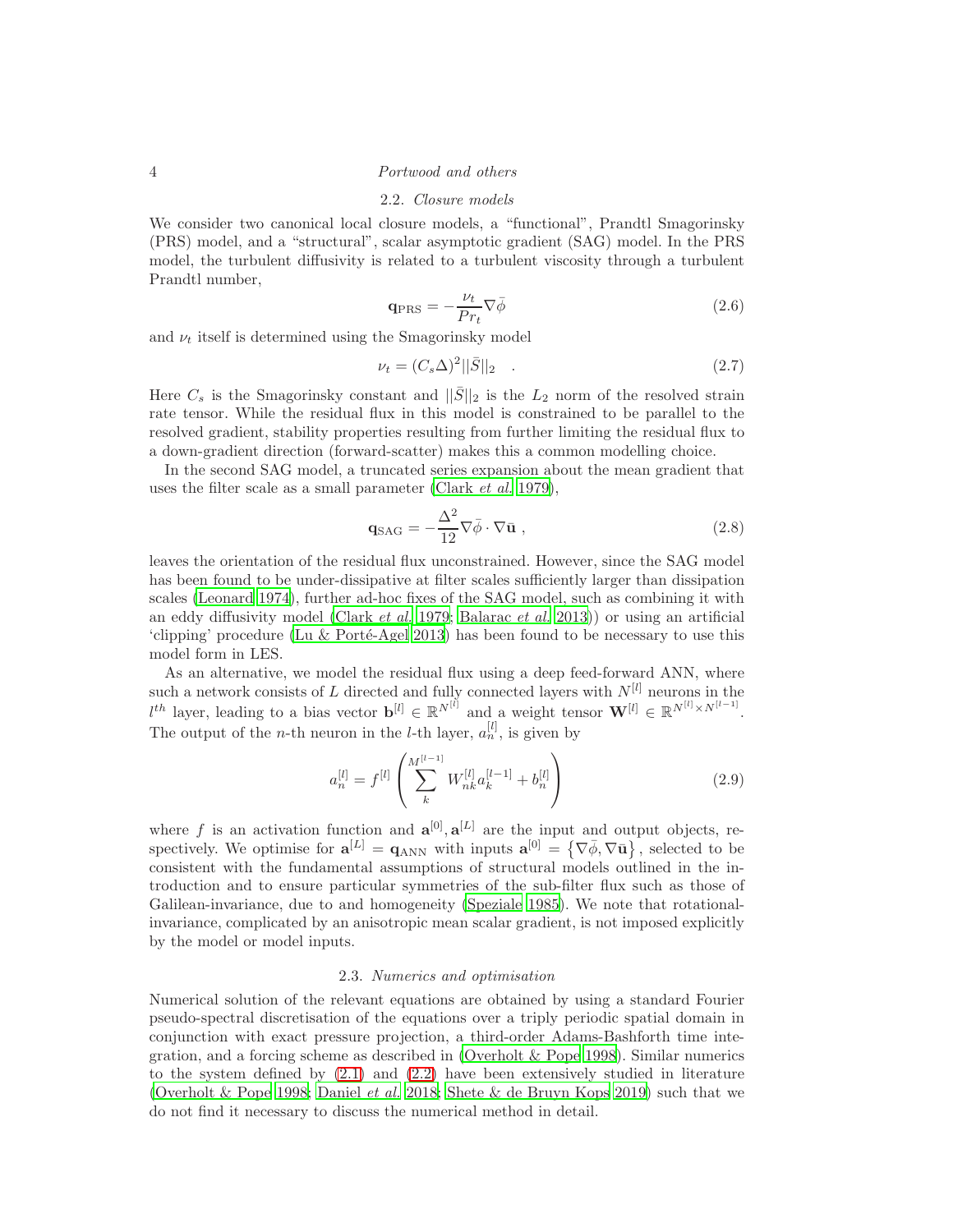<span id="page-4-0"></span>

Figure 1 & Table 1: Left, the time series of kinetic energy, scalar variance and their respective dissipation rates for the training dataset. Right, configuration of LES filter scales. A value of  $\Delta^* = 1$  indicates DNS resolution. Forcing is applied to the velocity field from largest scales in the domain until the smallest scale  $L_f$ .

Reference data for training and testing is obtained from DNS of [\(2.2\)](#page-2-0) and [\(2.1\)](#page-2-1) using  $N = 512<sup>3</sup>$  collocation points and at  $Re_{\lambda} = 170$  and  $Pr \equiv \nu/D = 1$  over 25 large-eddy times. For *a-posteriori* model evaluation, which is described in §4, the filtered scalar equation [\(2.4\)](#page-2-2) is solved with the three residual flux models and DNS-resolved, explicitly filtered velocity (c.f. [Vollant](#page-13-7) *et al.* [2016\)](#page-13-7). Initial conditions for a-posteriori simulation are determined from explicitly filtered velocity and scalar fields obtained by the statisticallystationary DNS.

For reference, time series of kinetic energy, scalar variance and their respective dissipation rates

$$
E_k \equiv \frac{1}{2} \langle \mathbf{u} \cdot \mathbf{u} \rangle, \quad E_{\phi} \equiv \frac{1}{2} \langle \phi^2 \rangle, \quad \epsilon \equiv \nu \langle \nabla \mathbf{u} : \nabla \mathbf{u} \rangle, \quad \chi \equiv \kappa \langle \nabla \phi \cdot \nabla \phi \rangle, \quad ,
$$

where the notation  $\langle \cdot \rangle$  denotes a spatial average, for the DNS solution are shown in figure [1.](#page-4-0) The timescales considered ensure sufficient sampling of the temporal deviations from mean statistics (cf. [Rao & de Bruyn Kops 2011;](#page-13-8) [Portwood](#page-13-9) et al. [2019](#page-13-9)a).

We optimise the coefficients in the  $q_{PRS}$  model and trainable parameters in the neural network  $q_{\rm ANN}$  model for four filter length scales. Optimisation is performed by using training data obtained by filtering DNS solutions with [\(2.3\)](#page-2-3), then calculating ground-truth  $q_{DNS}$  with [\(2.5\)](#page-2-4). We note that optimisation of deterministic LES models with instantaneous a-priori filtered quantities is not strictly consistent with the sub-filter dynamics in actual *a-posteriori* simulation [\(Clark](#page-12-9) *et al.* [1979;](#page-12-9) [Meneveau 1994;](#page-12-18) [Langford & Moser 1999\)](#page-12-19). While the approach will be shown to be valid in successive sections for resolved scalar dynamics of the stationary homogeneous isotropic flows considered here, we are cautious about generalising the approach to more complex flow configurations.

The selection of filter length scales are summarised in table [1,](#page-4-0) where  $L_f$  is the outer length scale imposed by the forcing scheme, turbulent length scales are defined the standard way with

$$
L_k = \left(\frac{\nu^3}{\epsilon}\right)^{1/4}, \quad L_E = \frac{E_k^{3/2}}{\epsilon} \tag{2.10}
$$

and where the filter scale is relative to the DNS grid spacing as

$$
\Delta^* \equiv \Delta/\Delta_{\rm DNS} \quad . \tag{2.11}
$$

With spatio-temporal sampling at large eddy scales, the reference DNS data yielded a total of 450,000 samples, with 20% of the data held out for out-of-sample testing.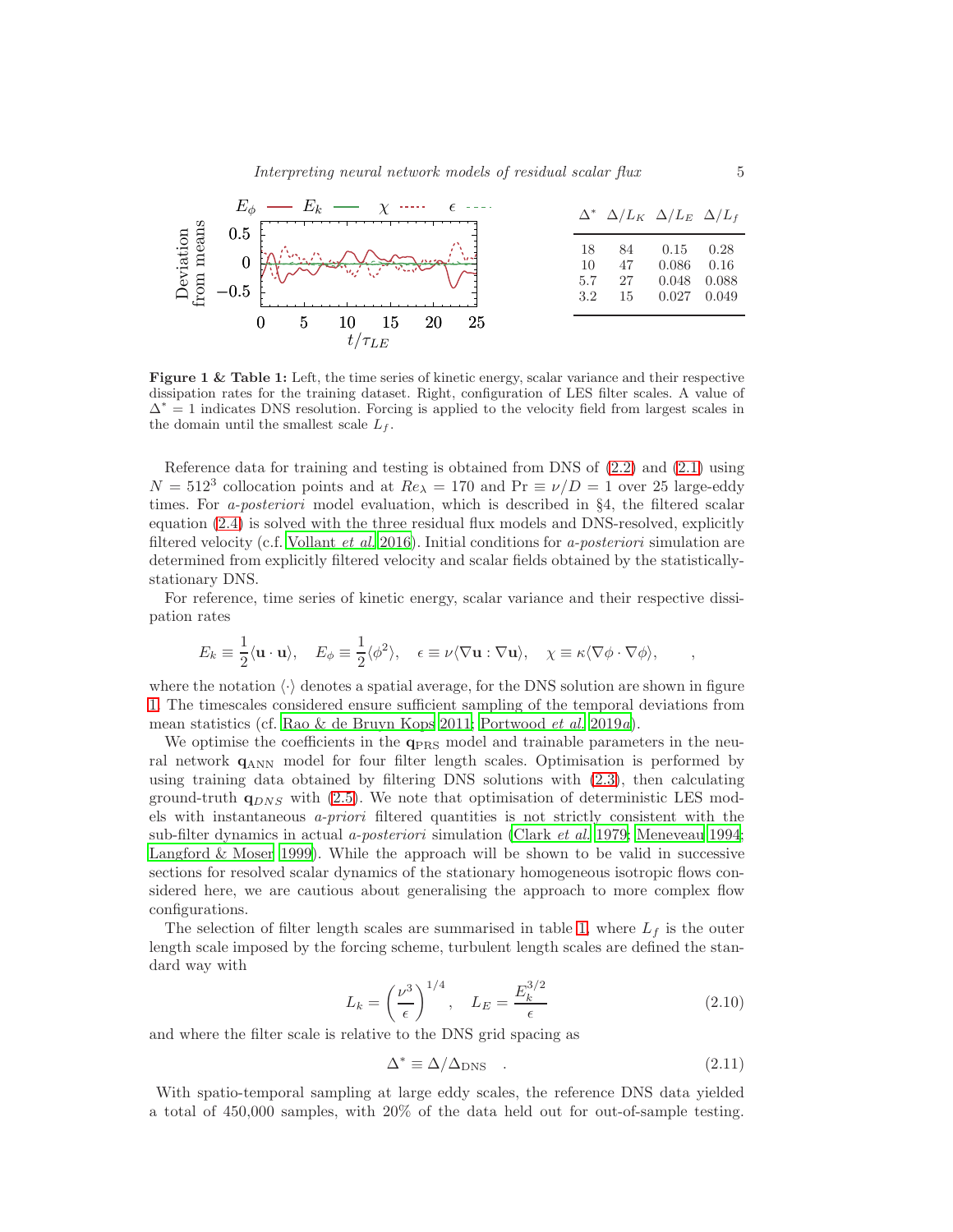<span id="page-5-0"></span>

Figure 2: Training and testing loss for each filter scale as a function of gradient descent iteration is shown in panel (a), where curves with decreasing losses correspond the finer filter scales. Central moments of the output parameter  $q_z$ , normalised by ground-truth data, for  $\Delta^* = 10$  as a function of gradient descent iteration is shown in panel (b). Note that the mean of  $q_z$  develops much faster than higher-order moments.

The deep feed-forward ANN consisted of 8 non-linear layers with 'relu' activation, 64 neurons per layer and a final linear layer with 512 neurons before the output layer q to yield a total of 65,000 trainable parameters. This architecture was observed to perform well with respect to different *a-priori* diagnostics in a hyper-parameter study. However, we do not dwell on other architectures since finding optimal architecture is not the objective of this study. Indeed, non-local approaches to neural network models have been suggested in recent literature (for instance [Pawar](#page-13-10) et al. [2020](#page-13-10); [Yuan](#page-13-11) et al. [2020;](#page-13-11) [Maulik & San 2017\)](#page-12-20). Such non-local neural network models may benefit from exploiting multi-point correlations in resolved flow parameters and may be analogous to non-local mathematical models, such as deconvolutional LES models (see [Stolz & Adams 1999,](#page-13-12) for instance).

We use the Adam optimiser to optimise the weights and biases of the  $q_{ANN}$  models with respect to the mean-squared-error (MSE) loss function  $\mathcal{L} = E[(\mathbf{q} - \mathbf{q}_{\text{DNS}})^2]$ . The optimiser iteratively modifies the weights and biases by using gradient descent with added momentum and dampening heuristics (Kingma  $\&$  Ba 2014). Training the ANN, first over 2000 iterations with a learning rate  $\alpha = 10^{-3}$  and then in a second stage over a similar number of iterations but with the learning rate decimated by an order of magnitude, was found to be robust. The loss function, normalised by the variance of  $q_{DNS}$  for the finest filter width, is shown for the training and testing sets in figure [2a](#page-5-0). We observe the loss function remaining approximately flat for each case for the first 700 iterations. We show central moments of  $q_z$ , where the *i*-th moment is defined  $\mu_i$ , normalised by their groundtruth values as a function of gradient descent iteration in figure [2b](#page-5-0). During this initial training period, we observe the mean value to converge within the first few iterations. However, successively higher central moments demonstrate a strong transient during this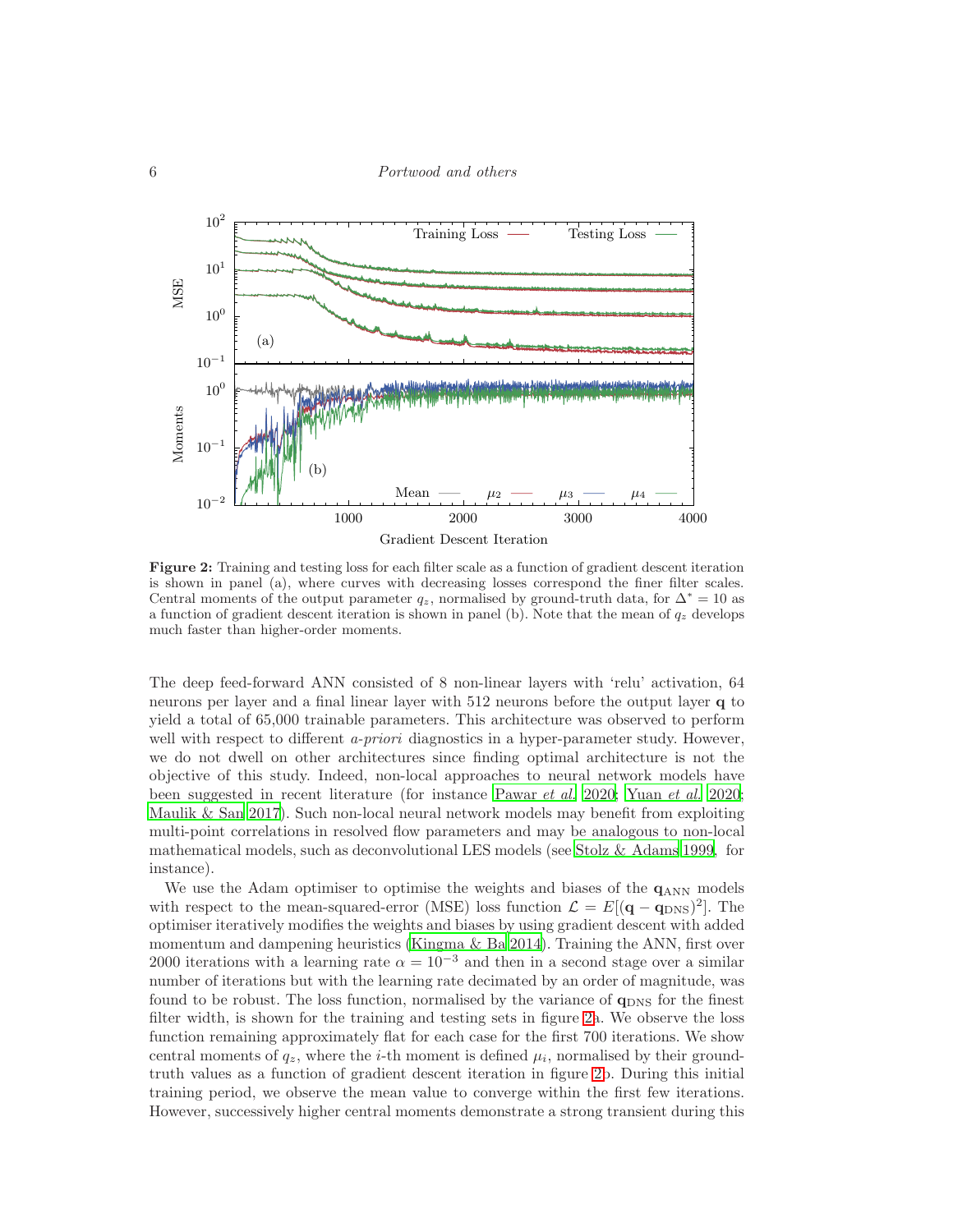<span id="page-6-0"></span>

Figure 3: (a) Optimised coefficients for the PRS model as a function of filter width, demonstrating mild anomalous scaling from  $\Delta^2$ . (b) Mean-squared-error of **q** for each model, normalised by the variance of  $q_{DNS}$  for each filter width.

period. Most notably,  $\mu_4$  does not converge until 1500 iterations. The convergence of these moments coincide with a decreasing rate-of-change of the loss function.

Finally, we note that in the PRS model, the constant  $(C_s)^2/Pr_t$  was similarly optimised using the same training data and loss function. The bulk constant is shown in figure [3a](#page-6-0) as a function of filter width. We observe some slight dependence of  $(C_s)^2/Pr_t$  on filter width ∆<sup>∗</sup> . Furthermore, the mean-squared-error of the two optimised models and the SAG model (which lacks any unknown coefficients) are shown in figure [3b](#page-6-0). With respect to the ground-truth  $q_{\text{DNS}}$  variance, we observe the MSE of the PRS model to remain constant as a function of filter width. The ANN and SAG models exhibit strong dependence on ∆<sup>∗</sup> , with the ANN model robustly out-performing the SAG model at coarsest filter widths and an approximately linear dependence on  $\Delta^*$  when the filter width is small.

#### 3. a-priori analysis

A useful a-priori characterisation of an LES model is its ability to reproduce the probability distribution function (p.d.f.) of the subfilter scale production of scalar variance,  $\bar{P}_{\phi}$  as seen in the fully resolved computations, where the production is given by

$$
\bar{P}_{\phi} = \mathbf{q} \cdot \nabla \bar{\phi} \quad . \tag{3.1}
$$

The net downscale cascade of scalar variance in the setting considered, that is, a transfer from resolved scales to unresolved scales, leads to its mean value being positive.

The p.d.f. of the production of scalar variance is shown for the filtered DNS data and the three closures considered at all filter sizes in figures [4a](#page-7-0)-d, with the computation using testing set data. In this figure, the down-gradient nature of the residual flux in the PRS model constrains the production to be positive-definite whereas production in the DNS is not seen to be constrained in such a fashion. Indeed, the SAG model is seen to be able to produce counter-gradient fluxes (negative production) like in the reference DNS data. The ANN model is seen to similarly produces both counter-gradient and down-gradient fluxes. However, as mentioned earlier, that the SAG model tends to be under-dissipative is seen from the fact that the integrated value  $E[\bar{P}_{\phi}]$  has a relative error of -56% at the coarsest filter scale, and -22% at the finest filter scale considered. The corresponding numbers for the PRS and ANN models are  $(0.19\%, 4.2\%)$  and  $(-1.5\%, -0.12\%)$  respectively. The ANN model is thus seen to exhibit advantageous characteristics by accurately capturing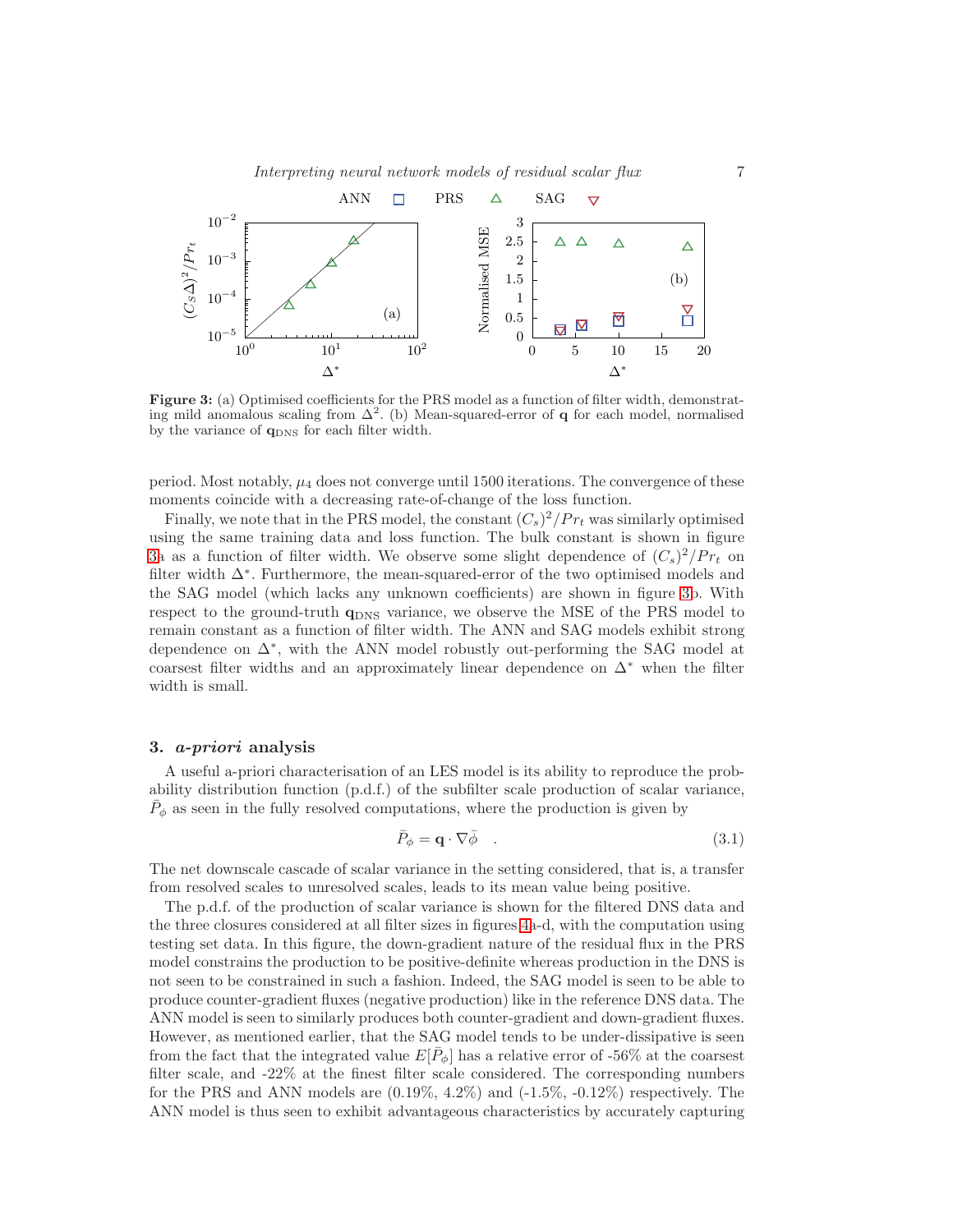<span id="page-7-0"></span>

Figure 4: *A-priori* comparison of the p.d.f.s of modelled and ground-truth production, normalised by ground-truth production standard deviation, log-scales inset. Note that forward- and back-scatter are more accurately captured by the ANN models. Also, note the apparent convergence of the SAG model to the ANN model and explicitly-filtered DNS results at the finest filter width in panel (d).

both mean dynamics of the subfilter scalar variance transfer rate, which in unenforced in optimisation procedure, and also the distribution of the transfer rate.

# 4. a-posteriori analysis

In an LES setting that models subfilter stresses in the momentum equation as well (that is, in addition to the subfilter scalar flux), dynamics of the passive scalar are affected not only by the model for the residual scalar flux, but also by the model for the residual momentum stress. It is easy to imagine parameter regimes where the indirect effects of the latter dominates the direct effects of the former, as far as the dynamics of the scalar are concerned. Therefore, in an effort to isolate the fundamental issue of scalar closure, we simulate the filtered passive scalar with exact advective coupling via explicit filtering of DNS solutions  $(2.1)$  (c.f. [Vollant](#page-13-7) et al. [2016\)](#page-13-7).

The three closure models are implemented in an a-posteriori simulation fashion and run for 5 large-eddy times using explicitly filtered DNS solution, not used in testing or training datasets, as initial conditions. The scalar variance for each model,  $\langle \bar{\phi}^2 \rangle / 2$ , is shown in figure [5a](#page-8-0)-d at four filter scales, each normalised by scalar variances obtained by explicitly filtering DNS solutions of the scalar. Visualisations of the evolution of scalars are included in Movie 1 of the accompanying supplementary material. For the coarsest filter, shown in figure [5a](#page-8-0), the SAG model characteristically under-dissipates and scalar variance diverges from the filtered DNS solution at early time. The optimal PRS model initially tracks the filtered DNS solution before  $t/\tau_{LE} \approx 0.1$ . For both the PRS and SAG models, the these the relative errors in resolved scalar variance soon begins to asymptote at large values. Whereas the large timescale trends in the evolution of filtered scalar variance is follow by all models, the SAG and PRS model over-predict scalar variance by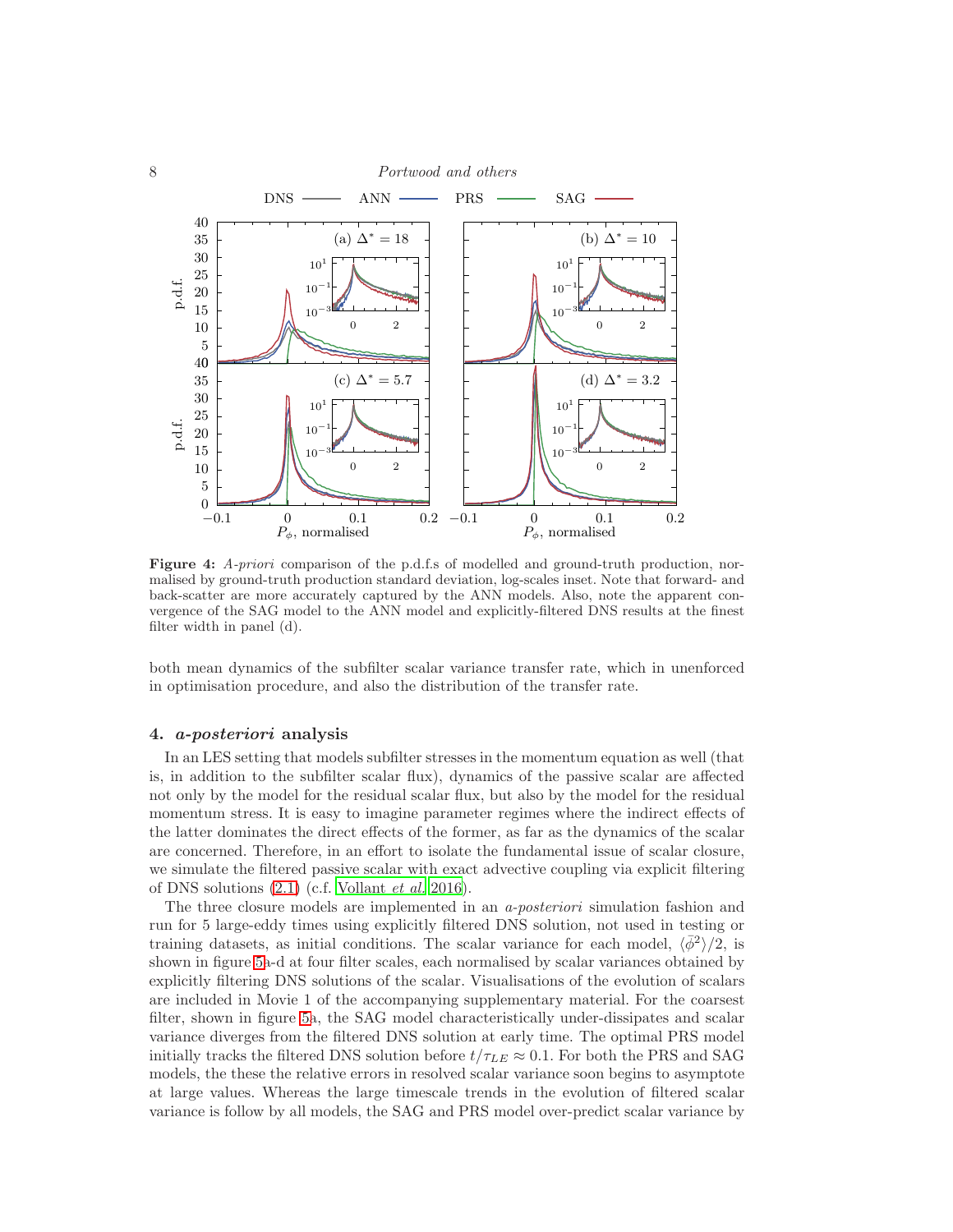<span id="page-8-0"></span>

Figure 5: (a-d) Time series of relative error, with respect to filtered DNS solutions, of scalar variance  $\langle \bar{\phi}^2 \rangle$  at multiple filter scales. The finest filter is shown is panel (d), which demonstrates good performance for all models, while the ANN model features errors consistently an order of magnitude smaller than PRS and SAG models. Panels (e-h) indicate time series of local MSE of the scalar concentration, normalised by flux variance. Note the strong improvement of the SAG model with decreasing filter scale.

25% and 16%, respectively, after 5 large-eddy turnover times. The ANN model, however, tracks the filtered DNS solution accurately where the scalar variance after 5 large-eddy turnover times after is within 4.7% of the filtered DNS solution. The same general trend are observed in figure [5b](#page-8-0) where  $\Delta^* = 10$ . The accuracy of the ANN model for  $\Delta^* = 18$ is only matched in PRS and SAG models for  $\Delta^* = 5.7$  as shown in figure [5c](#page-8-0). When the filter length is small, all models track the filtered DNS solution well in time as shown in figure [5d](#page-8-0) as would be expected.

In addition to temporally tracking the evolution of mean scalar variance, spatiotemporally local metrics of the scalar concentration field are also important to consider for evaluation of a residual flux model. The evolution of mean-squared-error of the turbulence passive scalar concentrations, each normalised by scalar variances obtained by explicitly filtering DNS solutions, are shown in figures [5e](#page-8-0)-h. We observe broadly similar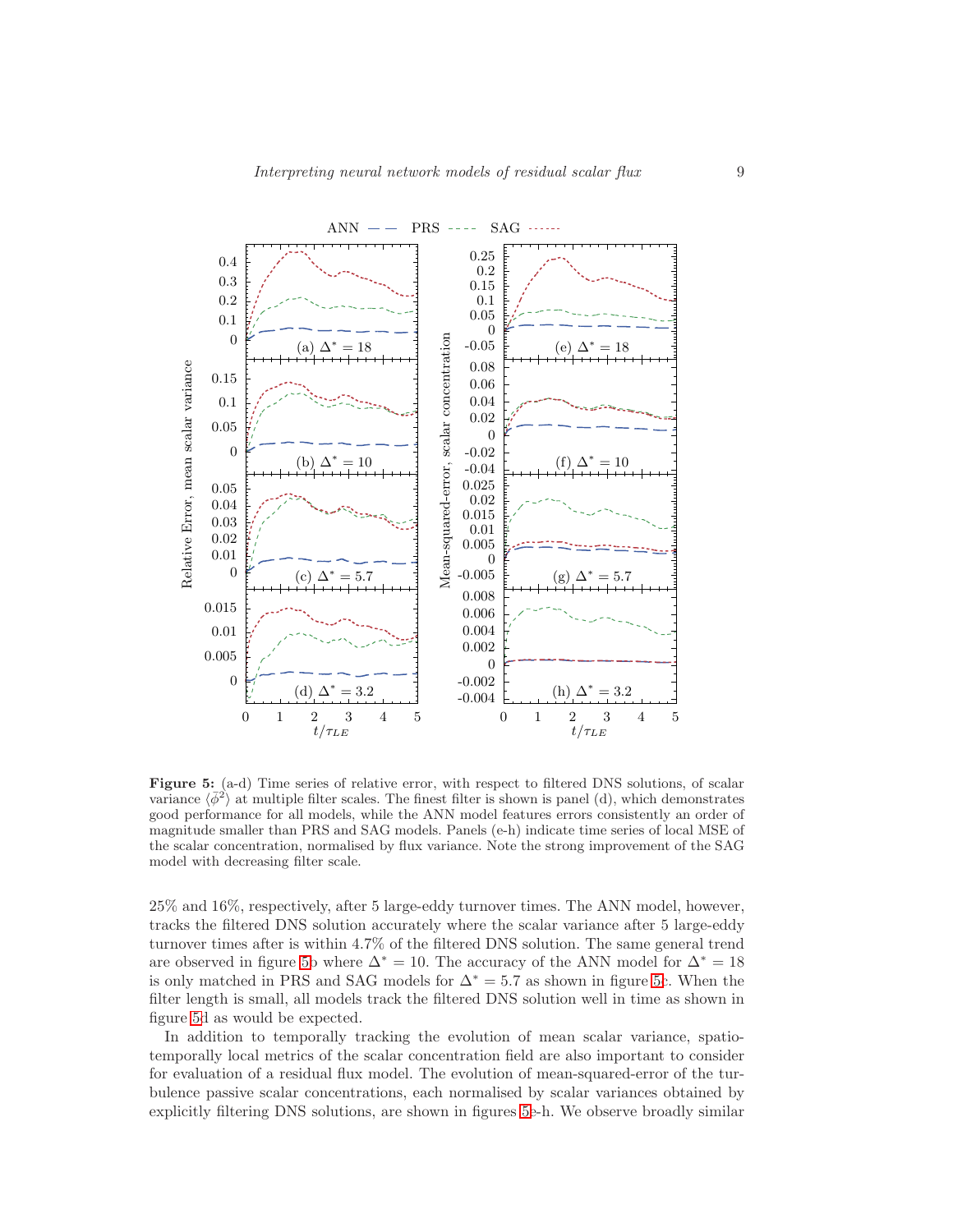phenomenology compared to the evolution of scalar variances for PRS and ANN models across all filter widths – with the ANN model featuring an order of magnitude smaller local error than the PRS model over time for all filter widths. As the filter length scale decreases, we observe the SAG model to approach local errors that are very small with respect to the mean scalar variance, as is most evident in figure [5h](#page-8-0). Indeed local errors become comparable to the ANN model at the smallest filter length scale, consistent with the observations that the *a-priori* subfilter scalar variance production recovers the distributions of the ground truth production at the finest filter scale for both ANN and SAG models, as previously discussed in figure [4d](#page-7-0).

The temporal tracking of scalar concentration and variance is an interesting metric for evaluation of the ANN model because the model is developed without temporal correlations. The model also only depends on spatially-local quantities such that reconstruction of multi-point statistics may only be accurate if the structure of the ANN model accurately predicts the residual flux  $q$ , i.e. it does not mimic dynamics in a purely functional sense. We evaluate two physically relevant multi-point diagnostics in figure [6.](#page-10-0) The second-order structure function of the scalar in the direction of the mean scalar gradient, normalised by the filtered DNS solution, after 5 large-eddy turnover times is shown in figures [6a](#page-10-0)-d for all filter scales. For all ∆<sup>∗</sup> , the SAG model notably misses small-scale behaviour of the scalar, where the PRS and ANN models exhibit more similarity with the filtered DNS results. Except for the finest filter width, show in [6d](#page-10-0), the PRS model begins to diverge at larger scales. The ANN model performs comparably for both filter scales presented and the diverging behaviour of the SAG at small scales is exaggerated with respect to the case with  $\Delta^* = 10$ .

Higher order structure functions are also instructive. In passive scalar turbulence forced with a mean gradient, the third-order vertical structure function of the scalar is a physically-relevant diagnostic which should be preserved in a physically-accurate subfilter model [\(Warhaft 2000\)](#page-13-13). Third-order scalar structure functions are shown in figure [6e](#page-10-0)-h for all filter scales, each have been normalised by the values obtained from calculations using the filtered DNS solutions. First, we note that whereas the PRS model exhibits behaviour similar to that of the ANN model in the second-order structure functions, the same trends are not observed in figure [6e](#page-10-0)-h, especially at larger scales. The SAG model exhibits poorer consistency with large and small scales in [6e](#page-10-0),f. Whereas the ANN model has some inconsistency with the DNS data at small scales, these errors are smaller than as observed in other models, and it closely follows the DNS results at larger scales. Similar behaviour is observed for  $\Delta^* = 18$  in figure [6e](#page-10-0), except that errors may be more exaggerated at smaller scales for SAG and PRS models. The ANN model for this case exhibits some positive bias, almost uniformly for all  $r/\Delta$ .

## 5. Interpretation of data-driven models

We propose that it is instructive to consider the sensitivity of the residual flux to the input fields of scalar and velocity gradients as a means to get further insight into the learnt closure. Indeed, the automatic differentiation capability of the computational frameworks for developing ANNs, which are necessary for the optimisation of the networks via backpropagation, can be leveraged for such a study of the sensitivity of the residual flux to the input parameters. This type of differential sensitivity analysis provides phenomenological interpretability of neural network mappings, but falls short of determining causality [\(Gilpin](#page-12-22) et al. [2018\)](#page-12-22), as would be apparent from models obtained by symbolic approaches (for instance [Brunton](#page-12-23) et al. [2016](#page-12-23)).

We compute such sensitivities with the test data and compare them against those for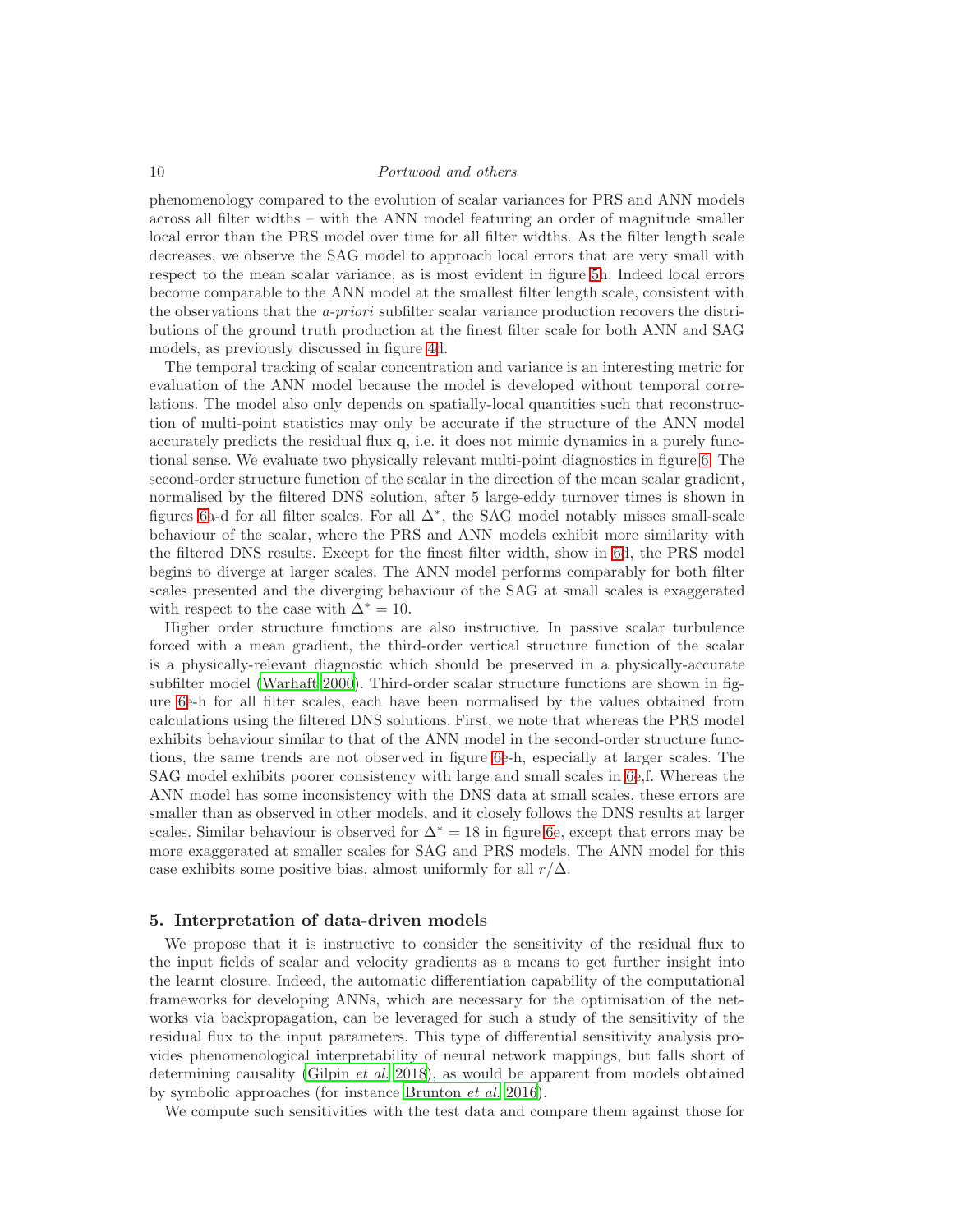$ANN$  PRS  $\longrightarrow$  SAG  $\rightarrow$ 

<span id="page-10-0"></span>

**Figure 6:** Two-point diagnostics. (a-d) Second-order structure functions of resolved scalar in z, normalised by filtered DNS ground-truth data for each filter length. (e-h) Third-order structure functions in z for the same filters length scales, normalised by ground-truth calculations using filtered DNS.

the ANN, PRS and SAG models. In particular, we present an analysis that considers

<span id="page-10-1"></span>
$$
D_1 \equiv \frac{\partial q_z}{\partial [\partial \bar{\phi}/\partial z]} \text{ and } D_2 \equiv \frac{\partial q_z}{\partial [\partial \bar{u}_z/\partial x]}.
$$
 (5.1)

Isosurfaces of the joint pdf of [\(5.1\)](#page-10-1) are shown in figure [7a](#page-11-0) for  $\Delta^* = 18$ . At large  $D_1$ , the ANN model exhibits more similarity to the SAG model in terms of  $D_2$ . However, at moderate negative  $D_1$ , the model behaves more similar to the PRS model, particularly in the regions near  $D_2 \approx 0$ . For the next finer filter scale with  $\Delta^* = 10$ , as shown in figure [7b](#page-11-0), isosurfaces of the gradients of the ANN model appear more similar to the SAG model. The interpretation of the ANN model being 'intermediate' of the SAG and PRS models suggests that perhaps the ANN model may be approximated by a mixed gradient models, wherein functional gradient diffusion is added to the structural gradient model. Furthermore, the ANN model increasingly mimics the SAG model with decreasing ∆<sup>∗</sup> . The trend with  $\Delta^*$  is consistent with the assumption of asymptotically small filter scale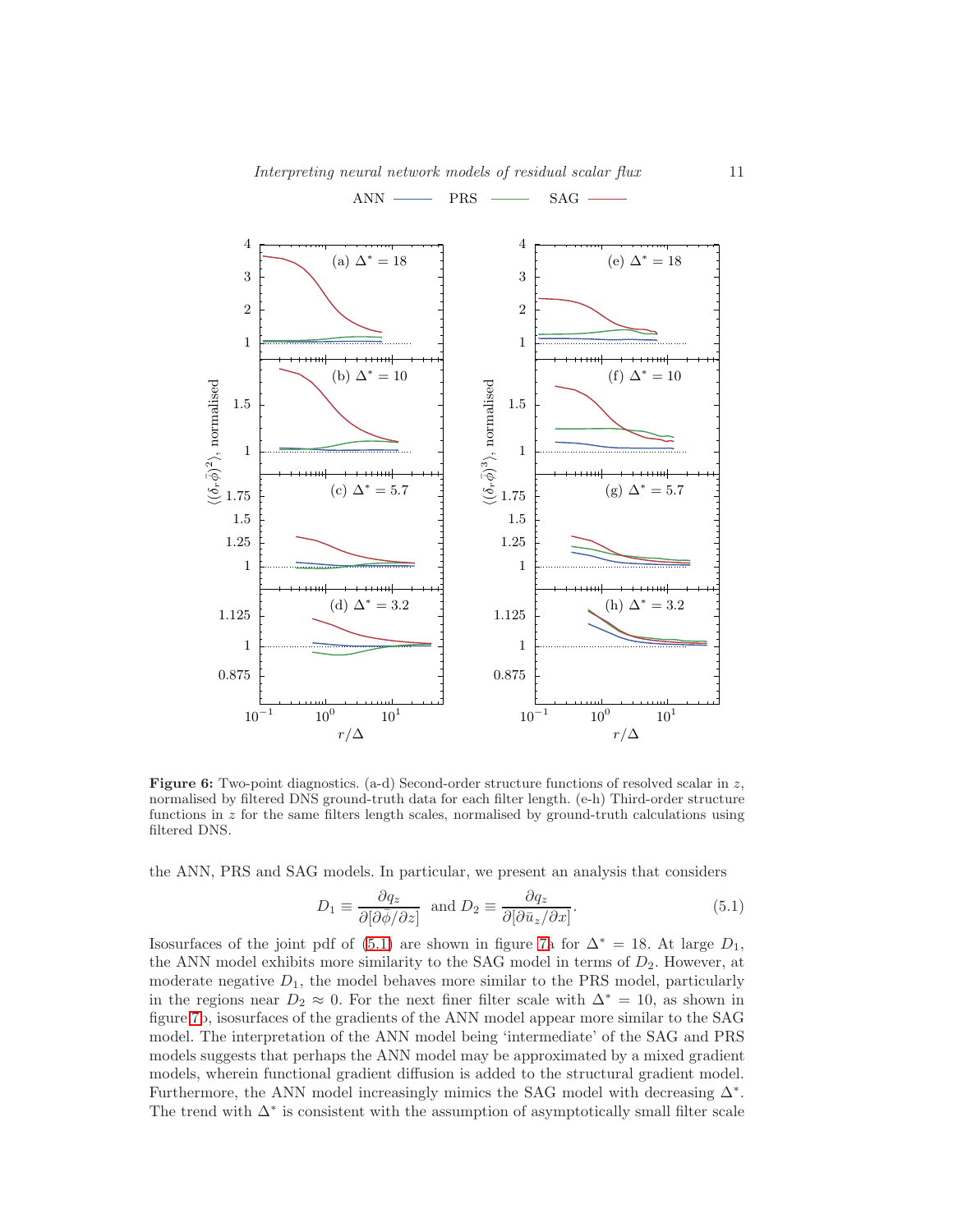<span id="page-11-0"></span>

Figure 7: (a,b) joint p.d.f.s of the derivative of the vertical residual flux with respect to the vertical scalar gradient  $(D_1)$  and with respect to the horizontal derivative of vertical velocity  $(D_2)$ . Note that the distribution of the ANN and SAG models become more similar with decreasing filter scale.

with the the SAG model, and suggests that the neural network learns to compensate with gradient-diffusion type dynamics as the filter scale is increased.

# 6. Concluding remarks

Encouraged by recent advancements of deep learning to industrial and technological applications, data-driven deep learning models have emerged as a promising route to calibrate, augment or replace existing models in the context of fluid turbulence. In addition to certification of model generalisation, which was not directly considered in this study, a major criticism of such learnt turbulence models is that they act as black-boxes, often impeding robust model certification. Responses to this criticism have ranged from attempts to incorporate physical or theoretical constraints, to imposing statistical symmetries, etc. either directly in the architecture of ANNs or through the loss function [\(Raissi](#page-13-14) et al. [2017\)](#page-13-14). Surprisingly, a point of view that has not received much attention is that appropriately designed and trained ANNs will learn the correct structure of the closure, and that it remains to be interpreted and understood through proper analysis.

We have approached this point of view by the consideration of spatiotemporally local algebraic residual flux models. By reconstructing the residual fluxes from resolved parameters, we demonstrate the capability of neural networks to discover structural relations within the data without typical assumptions of scale similarity or asymptotically small filter scale. In training these ANN models, we interpret the training process from a statistical perspective by demonstrating that higher-order moments of model outputs require significantly more gradient-descent iterations to converge compared to the means. We are able to show that in addition to providing effective and competitive closures, when analysed in terms of dynamics and physically-relevant diagnostics, the learnt ANN model can indeed be interpreted in a physically and dynamically meaningful fashion. While not determining explicit causality, such an analysis permits us to demonstrate that the ANN appears to learn a closure which features dynamics reminiscent of both structural and functional LES closures (cf. mixed models). This in effect highlights the potential of machine learning in not only providing useful insights in the on-going task of developing and improving closures, but accelerating the process of model discovery.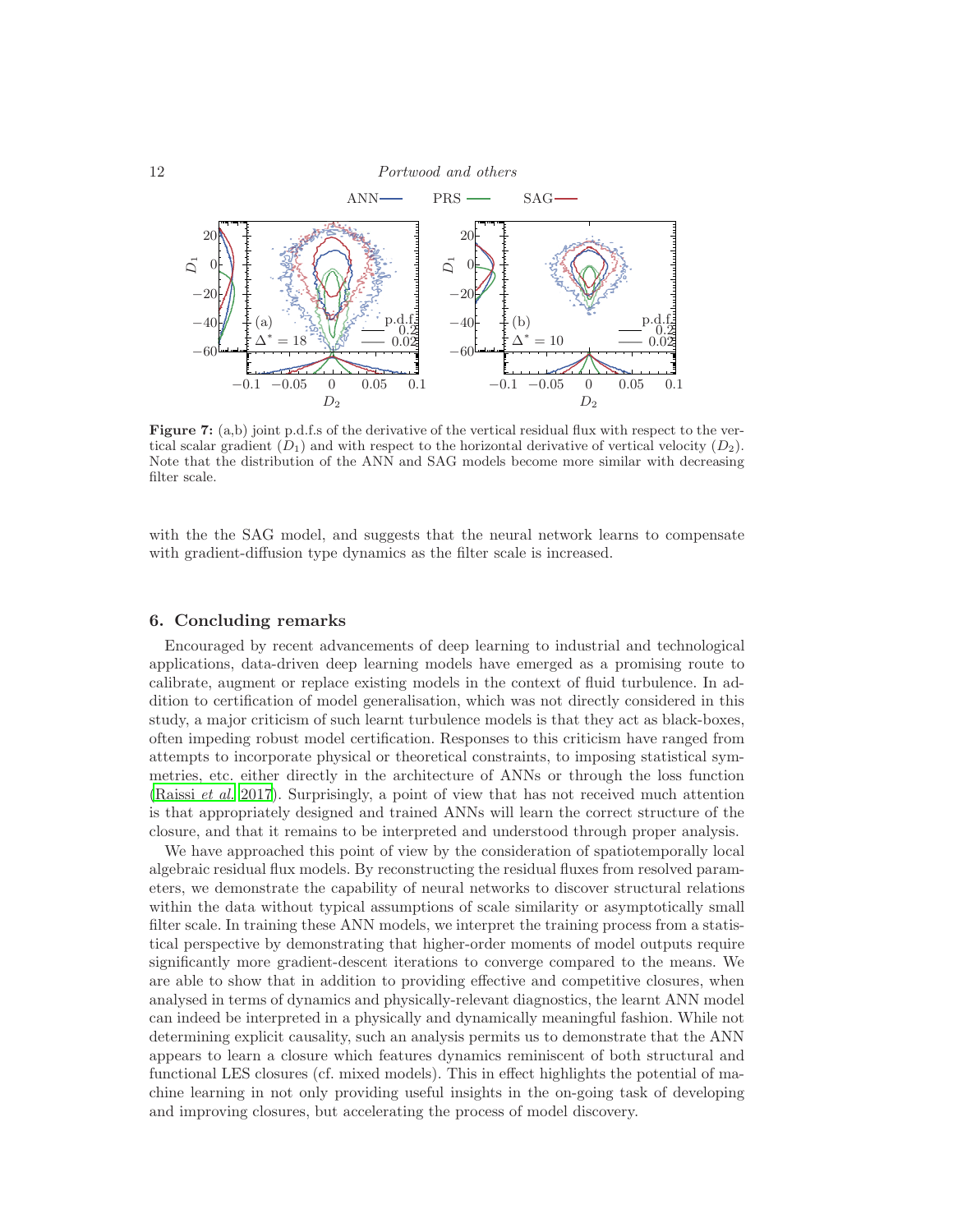## 7. Acknowledgements

The research activities of all authors are supported by a Laboratory Directed Research & Development (LDRD) project entitled "Machine Learning for Turbulence (MELT)" (20180059DR). This document has been approved for unlimited release from Los Alamos National Laboratory as LA-UR-20-20405.

# REFERENCES

- <span id="page-12-12"></span>Balarac, G., Le Sommer, J., Meunier, X. & Vollant, A. 2013 A dynamic regularized gradient model of the subgrid-scale scalar flux for large eddy simulations. *Physics of Fluids*  $25(7), 075107.$
- <span id="page-12-10"></span>BARDINA, J., FERZIGER, J. H. & REYNOLDS, W. C. 1980 Improved subgrid scale models for large eddy simulations. Paper. AIAA.
- <span id="page-12-2"></span>Beck, A., Flad, D. & Munz, C.-D. 2019 Deep neural networks for data-driven les closure models. *Journal of Computational Physics* 398, 108910.
- <span id="page-12-1"></span>Brunton, S. L., Noack, B. R. & Koumoutsakos, P. 2020 Machine learning for fluid mechanics. *Annual Review of Fluid Mechanics* 52 (1), 477–508.
- <span id="page-12-23"></span>BRUNTON, S. L., PROCTOR, J. L. & KUTZ, J. N. 2016 Discovering governing equations from data by sparse identification of nonlinear dynamical systems. *Proceedings of the national academy of sciences* 113 (15), 3932–3937.
- <span id="page-12-9"></span>CLARK, R. A., FERZIGER, J. H. & REYNOLDS, W. C. 1979 Evaluation of subgrid-scale models using an accurately simulated turbulent flow. *J. Fluid Mech.* 91, 1–16.
- <span id="page-12-13"></span>Cybenko, G. 1989 Approximation by superpositions of a sigmoidal function. *Mathematics of Control, Signals and Systems* 2 (4), 303–314.
- <span id="page-12-17"></span>Daniel, D., Livescu, D. & Ryu, J. 2018 Reaction analogy based forcing for incompressible scalar turbulence. *Phys. Rev. Fluids* 3, 094602.
- <span id="page-12-8"></span>GAMAHARA, M. & HATTORI, Y. 2017 Searching for turbulence models by artificial neural network. *Phys. Rev. Fluids* 2, 054604.
- <span id="page-12-22"></span>Gilpin, L. H., Bau, D., Yuan, B. Z., Bajwa, A., Specter, M. & Kagal, L. 2018 Explaining explanations: An overview of interpretability of machine learning.
- <span id="page-12-21"></span>Kingma, D. P. & Ba, J. 2014 Adam: A method for stochastic optimization.
- <span id="page-12-0"></span>Kutz, J. N. 2017 Deep learning in fluid dynamics. *Journal of Fluid Mechanics* 814, 1–4.
- <span id="page-12-19"></span>Langford, J. A. & Moser, R. D. 1999 Optimal LES formulations for isotropic turbulence. *J. Fluid Mech.* 398, 321–346.
- <span id="page-12-11"></span>Leonard, A. 1974 Energy cascade in LES of turbulent fluid flows. *Ag* 18A, 237–248.
- <span id="page-12-5"></span>LING, J., KURZAWSKI, A. & TEMPLETON, J. 2016 Reynolds averaged turbulence modelling using deep neural networks with embedded invariance. *Journal of Fluid Mechanics* 807.
- <span id="page-12-15"></span>Lu, H. & PORTÉ-AGEL, F. 2013 A modulated gradient model for scalar transport in large-eddy simulation of the atmospheric boundary layer. *Physics of Fluids* 25 (1), 015110.
- <span id="page-12-20"></span>MAULIK, R. & SAN, O. 2017 A neural network approach for the blind deconvolution of turbulent flows. *Journal of Fluid Mechanics* 831, 151–181.
- <span id="page-12-7"></span>Maulik, R., San, O., Jacob, J. D. & Crick, C. 2019*a* Sub-grid scale model classification and blending through deep learning. *Journal of Fluid Mechanics* 870, 784–812.

<span id="page-12-3"></span>Maulik, R., San, O., Rasheed, A. & Vedula, P. 2019*b* Subgrid modelling for twodimensional turbulence using neural networks. *Journal of Fluid Mechanics* 858, 122–144.

- <span id="page-12-18"></span>Meneveau, C. 1994 Statistics of turbulence subgrid-scale stresses: Necessary conditions and experimental tests. *Physics of Fluids* 6 (2), 815–833.
- <span id="page-12-6"></span>MOGHADDAM, A. A. & SADAGHIYANI, A. 2018 A deep learning framework for turbulence modeling using data assimilation and feature extraction. *arXiv preprint arXiv:1802.06106* .
- <span id="page-12-4"></span>Nikolaou, Z. M., Chrysostomou, C., Minamoto, Y. & Vervisch, L. 2019 Neural networkbased modelling of unresolved stresses in a turbulent reacting flow with mean shear .
- <span id="page-12-14"></span>Overholt, M. R. & Pope, S. B. 1996 Direct numerical simulation of a passive scalar with imposed mean gradient in isotropic turbulence. *Phys. Fluids* 8, 3128–3148.
- <span id="page-12-16"></span>Overholt, M. R. & Pope, S. B. 1998 A deterministic forcing scheme for direct numerical simulations of turbulence. *Computers & Fluids* 27, 11–28.